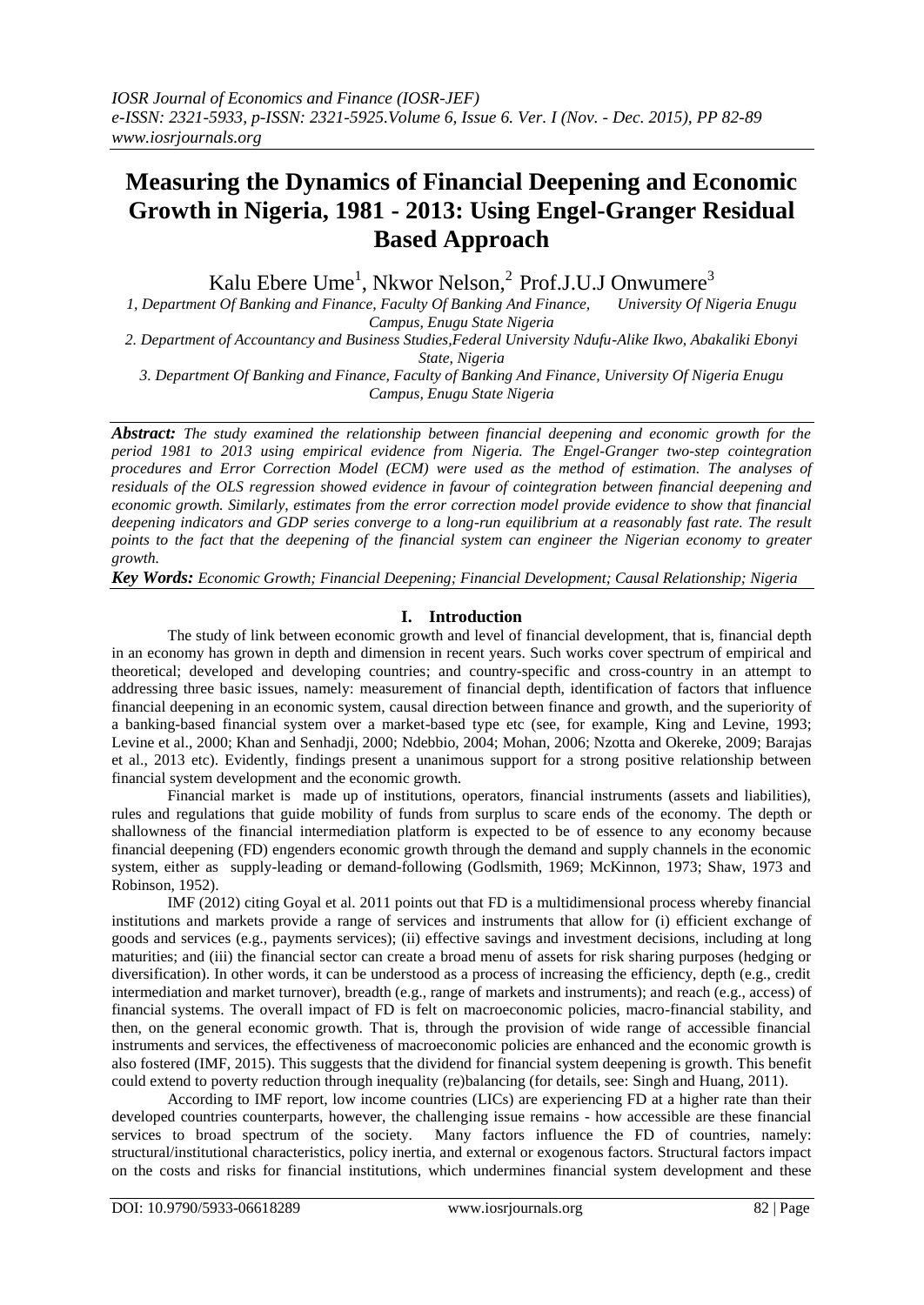include: high fixed costs in financial provision, low national income, high degree of informality, and low population density. Others include – low deposits mobilization, low level of financial literacy, high fees and documentation requirements etc. The policy factors that limit financial deepening and diversification in LICs range from "macroeconomic instability, weak collateral regimes to regulatory restrictions". The external factors provide the environmental platform on which financial system operates. They include such factors like available technology, socio-political condition, cultural influences etc. Notably, diversity among the LICs on these factors makes for no "one-size-fits-all" approach in solving the financial deepening challenges in the LICs.

There is no doubt on strong positive relationship between financial deepening-economic growth (herein referred to as FD-EG) nexus, but the method of estimation and efficient form of relationship is of importance to size and reliability of the relationship, therefore, this study addresses the question of reliability and robustness of method of estimation used by previous studies. It is also crucial to note that Nigerian financial market is unique. The uniqueness of her model stems from the duality (formal and informal) of the market, cultural restrictions on savings, lack of modern technology, and heavy reliance on cash economy (Abudu et al., 2004). This stirs the authors" motivation for the investigation.

The overall objective of this paper is to investigate the responsiveness of economic growth to financial deepening on short- and long-run, and the causal direction of their relationship in sub-Saharan African Country Nigeria, using data range 1981 – 2013 as obtained from the CBN Statistical bulletin. Emphasis is laid on method, measurement and robustness of the results. The study uses majorly, the Error Correction Model (ECM) estimation methods in data analysis as well as other allied methods of estimation.

This study is unique in three ways. To the best of the authors' knowledge, no prior study has investigated the causal direction between economic growth and financial deepening in Nigeria. The study uses descriptive, diagnostic and comparative statistical tests/models that no other study has used to validate or ensure the reliability of the results of the relationship. The span of data used in the study, from 1981 to 2013 contributes also to the uniqueness of the work, though, Aye (2015) used 55 years data range but with a different estimation approach.

The findings of this study are strategic to financial market regulators and policymakers, and the economists because of the interaction and the feedback effects of EG-FD nexus. Again, knowledge of the causal direction financial market development-economic relation in Nigeria will significantly contribute to the extant literature on economic development literature.

The remainder of this paper is arranged as follows: next section reviews relevant related literature. Section 3 presents data and specifies model used in the study, then, section 4 presents and discusses results while the last section concludes the paper.

#### **II. Review Of Related Literature**

There is a unanimous view among researchers that the works of Godsmith (1969), McKinnon (1973) and Shaw (1973) are first attempts to formalize financial intermediation hypothesis. Both McKinnon"s complimentarity model and Shaw"s debt intermediation hypothesis show that repressed financial markets result to disincentive to savings, which impacts negatively on capital accumulation, allocation, and investment and economic growth (see: Wurgler, 2000). This suggests that it is financial market that stirs growth. The alternate school of thought proposed by Robinson (1952) argues that economic growth causes financial development, which is seen as a passive response to other factors that cause differences in the economic growth of different economies. More recent cross-country empirical panel data works like Barajas et al. (2013) upheld the financegrowth theory of McKinnon-Shaw framework.

At African regional level, scholars have carried out cross-sectional studies on the financial and economic growth interactions. For example, Ndebbio (2004) investigated the impact of FD on the economic growth of 34 sub-Saharan Africa countries using OLS multiple regression technique for the period 1980 – 1989. The study uses degree of financial intermediation and growth rate of per capita real money balances as measures for financial depth and found a long-run relation with the economies of SSA countries in corroboration with the intermediation school. Similarly, Demetriades and James (2011) and Adusei (2013) among others empirically examined African countries in a view to finding the relation between financial intermediation and growth. Adusei used logarithm of real per capita GDP of 24 African countries as measure for growth on the measures of financial development, which includes: ratio of domestic credits to private sector to GDP, ratio of liquid liabilities to GDP, economic openness, size of government, human capital and capital formation as share of GDP. Adusei employed generalized method of moments (GMM) estimation technique and strong support of financial development to the economic growth of those countries, but economic openness negates growth. So, finance-growth nexus exists in Africa in support of Schumpeter's school of thought.

Using varying measures for FD, financial development variables, data range, and methods of estimations; a number of studies have been done on interaction between the Nigerian financial development and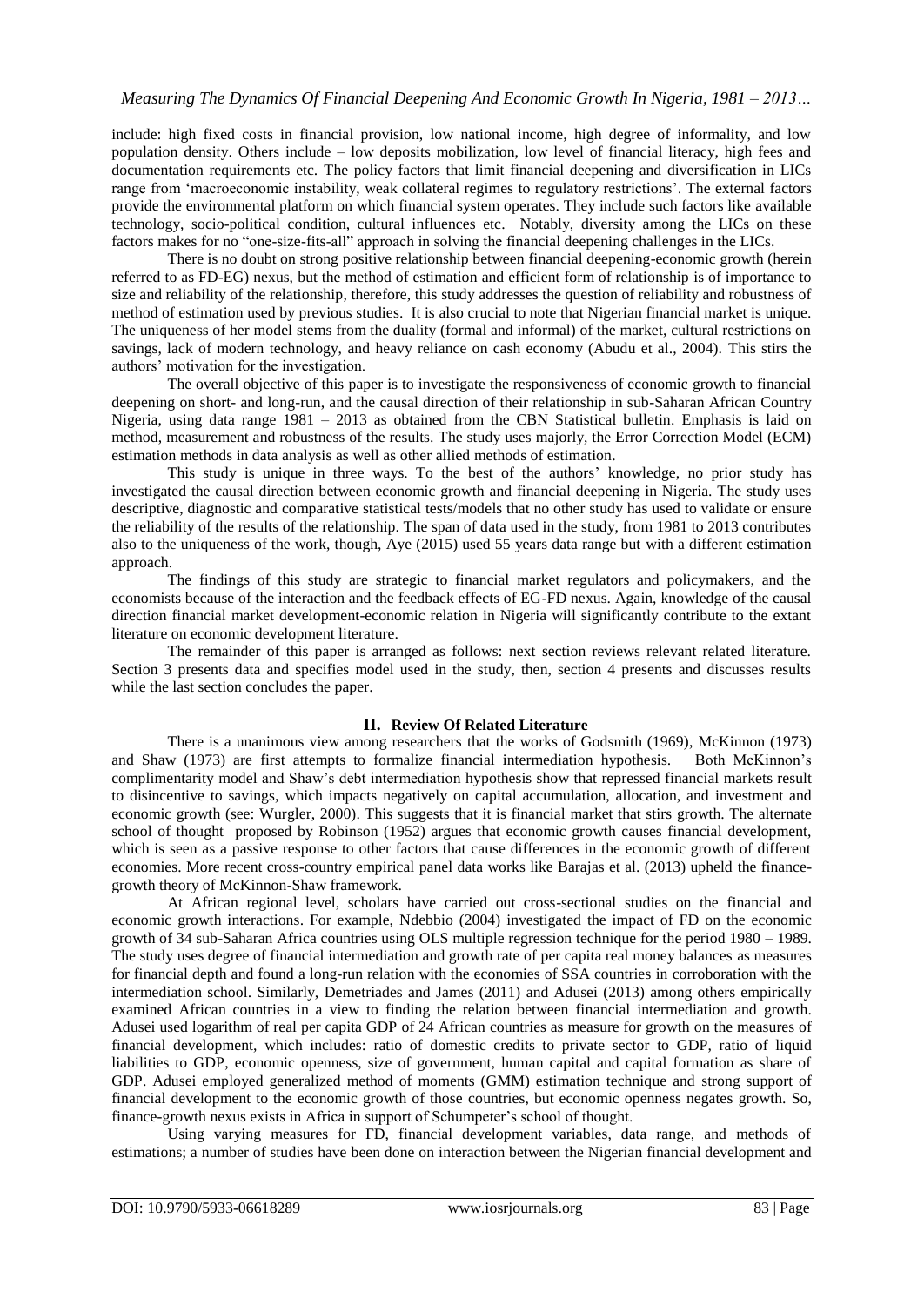economic growth. Such studies include Nzotta and Okereke, 2009; Iganniga, 2010; Okafor, 2011; Kehinde and Adejuwon, 2011; Onwumere et al., 2012; Balago, 214; Aye, 2015 and so on.

Nzotta and Okereke (2009) is one of the first country-specific studies that are indigenous in and to Nigeria. The study employed nine explanatory variables that measure the depth of finance over a 22 year periods (1986 – 2007). Using a two stages least square technique, the result shows a low financial deepening index, but strong significant support for FD is found for lending rates, financial savings ratio, cheque/GDP ratio, and deposit money banks/GDP.

Subsequent studies reveal that banking sector reforms have contributed to FD in Nigeria, especially the recent reforms, which in turn support growth. For instance, Okafor (2011) reports that Nigeria banking industry which drives the financial system witnessed five reforms between 1960 and 2010; and analysis shows that reforms have contributed to financial deepening in Nigeria. Iganiga (2010) empirically tested the impact of banking reforms in Nigeria on the financial sector development between 1987 and 2008 using classical least square and concludes that those reforms have significant impacted on the financial market vis-à-vis banking development. This finding is supported by the analytical survey of the five major banking reforms from 1960 to 2010 and FD in Nigeria by Okafor (2011). Though, Okafor highlighted that the 1986 - 1999 reform could not achieve a desirable level of deepening due to "banking liberalization policy thrust of the period which led to a proliferation of under-weight banks' (p.106).

Onwumere et al. (2012) used multiple regression estimation approach in investigating the financial development on Nigerian economic growth. The study finds significant positive impact by only broad money velocity and market liquidity out of the five variables regressed, but the long run relationship was not explored.

Balago (2014) explores the link between financial sector development and the economic growth by regressing real GDP against market capitalization, banking sector credits and FDI as ratios to GDP. The author used OLS, Johansen Co-integration, and vector error correction model (VECM) techniques on 1990 – 2009 data to test for short and long-run relationship between economic growth and financial industry development. The results of the study show: (a) a bi-directional trend between real GDP and the explanatory variables; (b) a longrun relationship between economic growth and financial development; and (c) financial sector development granger causes economic growth in Nigerian positive short- and long-run relation between. Balago"s finding supports the financial intermediation or supply-leading hypothesis. However, Aye (2015) faults the use of standard Granger causality test in investigating long-run relation in financial depth and economic growth, because standard co-integration approach does not account for structural break and variation in time in financial system development-growth relation. The author used Boostrap Rolling Window Approach on 1961 to 2012 data range and found that financial development measured by ratio of M2 to GDP and growth measured by real GDP per capita bi-directional relationship at varying periods of the study.

From the finance literature, it seems more recent works concentrate or rather support supply-leading model of McKinnon-Shaw in negation to demand-following hypothesis of Robinson (1952). This study follows the supply-leading hypothesis.

#### **III. Data And Model Specification**

**Data:** The data for the analyses is drawn from the Central Bank of Nigeria 2013 Statistical Bulletin covering the period between 1981 and 2013. By characteristics, the data is annualised time series and is secondary in nature. The research method is *ex post facto* in design as the focus is on an event that occurred before the researcher arrived. This is neither a laboratory nor experimental research and as such, the researcher cannot doctor the outcome of the analyses.

Before the basic method of estimation is applied in the analyses, standard and basic descriptive statistics would be applied on the datasets to confirm their basic characteristics.

**Model Specification:** The study adopts the Engle-Granger Two-Way Residual Based Approach to model the relationship between economic growth and financial deepening in Nigeria for the period under study. The proxy used for economic growth is gross domestic product (GDP) while financial deepening is proxied by four key variables namely money supply (M2), credit to private sector (CPS), the ratio of money supply to gross domestic product (M2/GDP), the ratio of credit to private sector to gross domestic product (CPS/GDP).

### The Engle-Granger method involves the following steps:

The first step involves determining whether the datasets contain unit roots in the individual level series and that they are integrated of the same order; that is, they require the same number of differencing to attain stationarity. Unit root tests are used to determine whether time series exhibit mean-reverting behaviour. If sets of time series, such as GDP and CPS, M2, CPS/GDP, M2/GDP are 1(1) variables, then cointegration techniques can be used to model their long-run relationship. Philip and Peron (1988) test is used to examine the order of integration of GDP, CPS, M2, CPS/GDP and M2/GDP and it is estimated thus: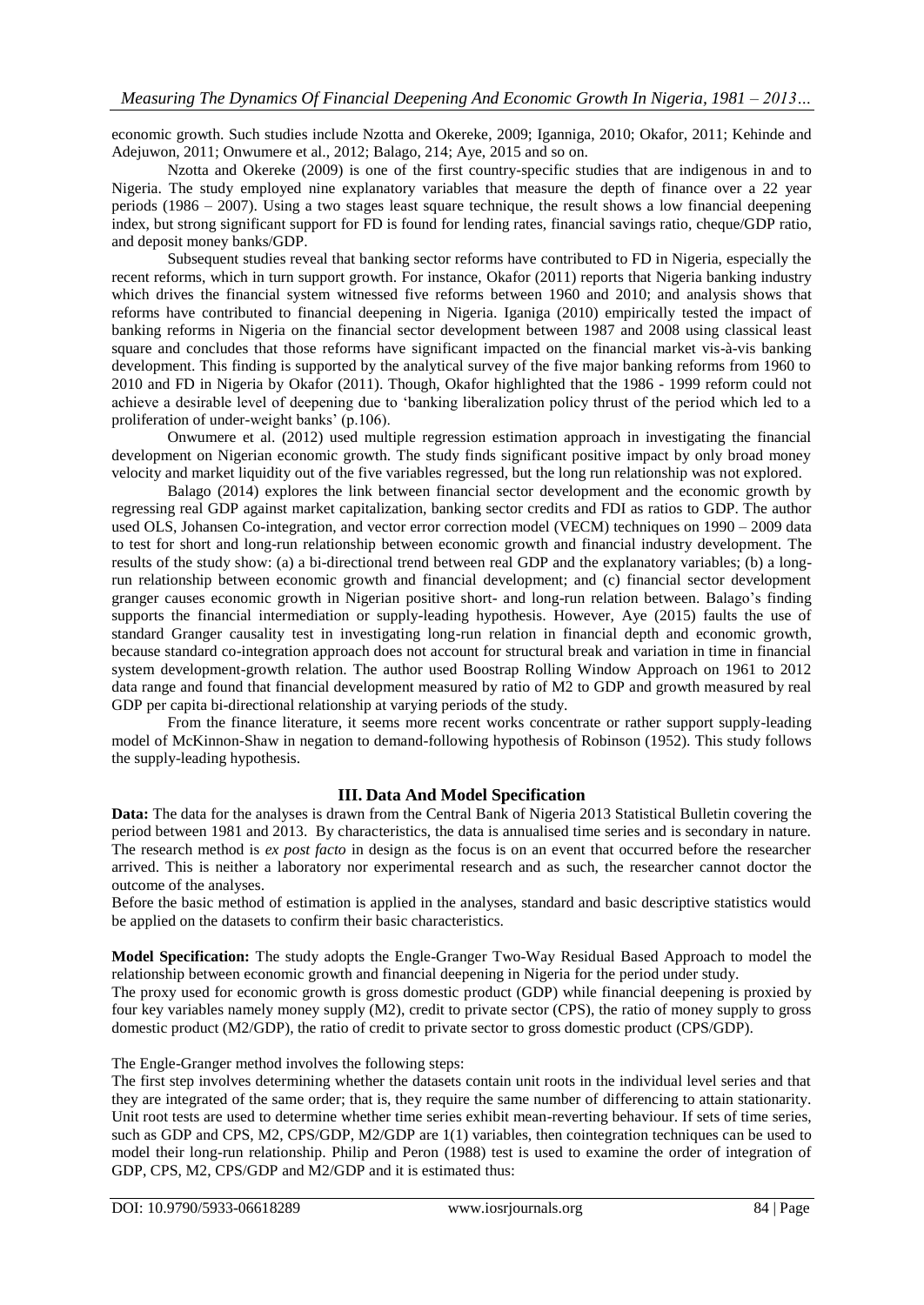$\Delta Y_t = \alpha_0 + \beta_t + \alpha_1 Y_{t-1} + \Sigma \beta_1 \Delta Y_{t-1} ... \delta n \Delta Y_{t-n} + \varepsilon_t ... ... \delta n \Delta Y_{t-n}$ 

The null hypothesis is that Y<sub>t</sub> contains unit root, which implies that  $\alpha_1 = 1$ , against the alternative that the series does not contain unit root, which implies that  $\alpha_1 < 1$ . The Philip-Peron test is preferred because it incorporates an automatic correction to the ADF test procedure to allow for autocorrelated residuals (Brooks, 2008).

If the computed absolute value of the coefficient of  $\alpha_1$  is less than the PP critical tau values, reject the null hypothesis that  $\alpha_1 = 1$ , (in which case Y<sub>t</sub> does not contain unit root) otherwise, accept the null hypothesis (in which case  $Y_t$  contains unit root).

Once the order of integration of the series are confirmed usually I(I), we estimate the long-run relationships, i.e., run regression on level series of the dataset following the Classical Linear Regression Model (CLRM) and save the regression residuals. The CLRM shall follow equation (2) as stated below:

GDP = β<sup>o</sup> + β1M2 + β2CPS + β3CPSGDP + β4M2GDP + U<sup>t</sup> .................................. (2)

In order for the GDP and CPS, M2, CPS/GDP and M2/GDP to be cointegrated, the estimated residual from the equation (2) should be stationary (i.e.,  $\mu$ t ~ 1(0)).

The residual-based unit root test (using PP test) is used to examine whether the residuals from equation (2) are stationary. If they are stationary, then the series are cointegrated. If the residuals are not stationary, there is no cointegration.

Rejecting the null hypothesis of a unit root, therefore, is evidence in favour of cointegration (Engle and Granger, 1987; Lee, 1993). Residual-based test is estimated as follows:

Δμ<sup>t</sup> = α1μt-1 + ε<sup>t</sup> …………………………………………………………………… (3)

Where,  $\Delta \mu_t$  are the estimated first differenced residual,  $\mu_{t-1}$  are the estimated lagged residuals,  $\alpha_1$  is the parameter of interest representing slope of the line,  $\varepsilon_t$  are errors obtained from the regression.

The second step involves estimating an Error Correction Mechanism (ECM) by ordinary least square (OLS). The ECM is based on the assumption that two or more time series exhibit an equilibrium relation that determines both short-run and long-run behaviour. It therefore models both short-run and long-run relations jointly.

According to the Granger representation theorem, for any set of I(I) variables, error correction and cointegration are equal representations. In other words, if a number of variables, such as GDP and CPS, M2, GDP/M2, GDP/CPS are cointegrated there will be ECM relating the variables. The ECM which is a differenced model is estimated thus:

ΔGDP = α<sup>o</sup> + α1ΔCPS + α2ΔCPSGDP + α3ΔM2 + α4ΔM2GDP + α5μt-1 ……….…… (4)

Where,  $\Delta$  denotes the first difference operator,  $\alpha_1$  to  $\alpha_4$  are the coefficients of the parameter estimates,  $\alpha_5$  is coefficient of the one period lagged value of the error term from the cointegrating regression in equation (2).

The  $\alpha_1$  to  $\alpha_4$  measure the short-term effect of the regressors on GDP while  $\alpha_5$ , which is the error correction term, captures the rate at which GDP adjusts to the equilibrium state after shocks arising from the explanatory variables (CPS, M2, CPS/GDP, M2/GDP). The coefficient of  $\alpha_5$  should be negative and statistically significant for the series to converge to long-run equilibrium. Negative and statistically significant  $\alpha_5$  coefficient is regarded as a convincing evidence for the existence of cointegration as shown in the cointegrating regression (Engle and Granger, 1987). More so, the size of  $\alpha_5$  is an indication of the speed of adjustment towards equilibrium. Small coefficient of  $\alpha_5$ , tending to -1, indicate that the speed of adjustment is fast; while larger values tending to 0, indicate that adjustment is slow. Yet, positive values would imply that the series diverge from the long-run equilibrium path.

# **IV. Data Analyses And Interpretation**

### **4.1 Data Presentation**

The datasets for the empirical analyses of this study is presented in Table 1.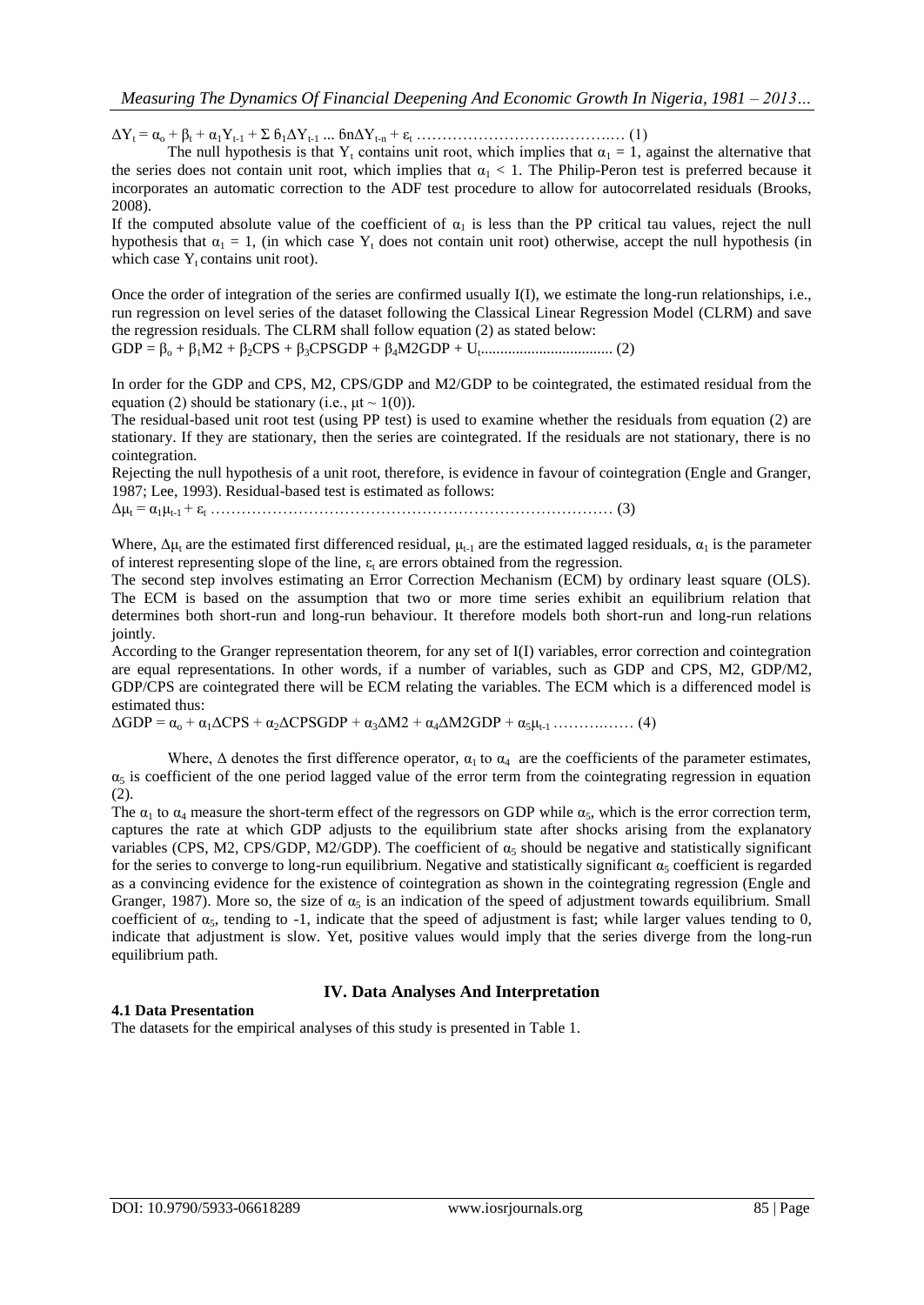| Table 1: Gross Domestic Product and Financial Deepening Indicators |            |               |            |                |          |  |  |
|--------------------------------------------------------------------|------------|---------------|------------|----------------|----------|--|--|
| Years                                                              | <b>CPS</b> | <b>CPSGDP</b> | <b>GDP</b> | M <sub>2</sub> | M2GDP    |  |  |
| 1981                                                               | 8.570050   | 9.085659      | 94.32502   | 14.47117       | 15.34181 |  |  |
| 1982                                                               | 10.66834   | 10.56154      | 101.0112   | 15.78674       | 15.62870 |  |  |
| 1983                                                               | 11.66804   | 10.60114      | 110.0640   | 17.68793       | 16.07058 |  |  |
| 1984                                                               | 12.46293   | 10.71876      | 116.2722   | 20.10594       | 17.29213 |  |  |
| 1985                                                               | 13.07034   | 9.711546      | 134.5856   | 22.29924       | 16.56882 |  |  |
| 1986                                                               | 15.24745   | 11.32769      | 134.6033   | 23.80640       | 17.68634 |  |  |
| 1987                                                               | 21.08299   | 10.91669      | 193.1262   | 27.57358       | 14.27749 |  |  |
| 1988                                                               | 27.32642   | 10.37865      | 263.2945   | 38.35680       | 14.56802 |  |  |
| 1989                                                               | 30.40322   | 7.953513      | 382.2615   | 45.90288       | 12.00824 |  |  |
| 1990                                                               | 33.54770   | 7.097808      | 472.6487   | 52.85702       | 11.18315 |  |  |
| 1991                                                               | 41.35246   | 7.578257      | 545.6724   | 75.40118       | 13.81803 |  |  |
| 1992                                                               | 58.12295   | 6.640023      | 875.3425   | 111.1123       | 12.69358 |  |  |
| 1993                                                               | 127.1177   | 11.66560      | 1089.680   | 165.3387       | 15.17315 |  |  |
| 1994                                                               | 143.4242   | 10.24676      | 1399.703   | 230.2926       | 16.45296 |  |  |
| 1995                                                               | 180.0048   | 6.191351      | 2907.358   | 289.0911       | 9.943428 |  |  |
| 1996                                                               | 238.5966   | 5.917133      | 4032.300   | 345.8540       | 8.577088 |  |  |
| 1997                                                               | 316.2071   | 7.548060      | 4189.250   | 413.2801       | 9.865254 |  |  |
| 1998                                                               | 351.9562   | 8.822173      | 3989.450   | 488.1458       | 12.23592 |  |  |
| 1999                                                               | 431.1684   | 9.214550      | 4679.212   | 628.9522       | 13.44141 |  |  |
| 2000                                                               | 530.3733   | 7.900013      | 6713.575   | 878.4573       | 13.08479 |  |  |
| 2001                                                               | 764.9615   | 11.09412      | 6895.198   | 1269.322       | 18.40878 |  |  |
| 2002                                                               | 930.4939   | 11.93590      | 7795.758   | 1505.964       | 19.31773 |  |  |
| 2003                                                               | 1096.536   | 11.06101      | 9913.518   | 1952.921       | 19.69958 |  |  |
| 2004                                                               | 1421.664   | 12.45864      | 11411.07   | 2131.819       | 18.68203 |  |  |
| 2005                                                               | 1838.390   | 12.58233      | 14610.88   | 2637.913       | 18.05444 |  |  |
| 2006                                                               | 2290.618   | 12.33864      | 18564.59   | 3797.909       | 20.45781 |  |  |
| 2007                                                               | 3668.658   | 17.75960      | 20657.32   | 5127.401       | 24.82123 |  |  |
| 2008                                                               | 6920.499   | 28.48372      | 24296.33   | 8008.204       | 32.96055 |  |  |
| 2009                                                               | 9110.859   | 36.74587      | 24794.24   | 9419.922       | 37.99238 |  |  |
| 2010                                                               | 10157.02   | 18.73823      | 54204.80   | 11034.94       | 20.35787 |  |  |
| 2011                                                               | 10660.07   | 16.85158      | 63258.58   | 12172.49       | 19.24243 |  |  |
| 2012                                                               | 14649.28   | 20.57872      | 71186.53   | 13895.39       | 19.51969 |  |  |
| 2013                                                               | 15778.31   | 19.66827      | 80222.13   | 15158.62       | 18.89581 |  |  |
|                                                                    |            |               |            |                |          |  |  |

|  | <b>Table 1: Gross Domestic Product and Financial Deepening Indicators</b> |  |  |  |  |
|--|---------------------------------------------------------------------------|--|--|--|--|
|  |                                                                           |  |  |  |  |

**Source:** Central Bank of Nigeria Statistical Bulletin 2013

Where, CPS = Credit to Private Sector, M2 = Broad Money Supply, CPS/GDP = ratio of credit to private sector to gross Domestic Product and M2/GDP = ratio of money supply to the gross domestic product.

### **4.2 Descriptive Statistics**

**Table 2: Basic Descriptive Statistics of GDP and FDI Indicators**

|                 | <b>GDP</b> | M <sub>2</sub> | <b>Dasie Descriptive Statistics of ODT and</b><br><b>CPS</b> | CPS/GDP  | M2/GDP   |
|-----------------|------------|----------------|--------------------------------------------------------------|----------|----------|
|                 |            |                |                                                              |          |          |
| Mean            | 13340.44   | 2788.412       | 2481.507                                                     | 12.43556 | 17.10064 |
|                 |            |                |                                                              |          |          |
| Median          | 4032.300   | 413.2801       | 316.2071                                                     | 10.71876 | 16.45296 |
| Maximum         |            |                |                                                              |          |          |
|                 | 80222.13   | 15158.62       | 15778.31                                                     | 36.74587 | 37.99238 |
| Minimum         | 94.32502   | 14.47117       | 8.570050                                                     | 5.917133 | 8.577088 |
| Std. Dev.       | 21813.58   | 4510.011       | 4456.863                                                     | 6.508278 | 5.984361 |
|                 |            |                |                                                              |          |          |
| <b>Skewness</b> | 1.997994   | 1.637805       | 1.884044                                                     | 2.122531 | 1.717082 |
| Kurtosis        | 5.789470   | 4.258938       | 5.234896                                                     | 7.782131 | 6.831536 |
| Jarque-Bera     | 32.65496   | 16.93251       | 26.39072                                                     | 56.22284 | 36.40197 |
| Probability     | 0.000000   | 0.000210       | 0.000002                                                     | 0.000000 | 0.000000 |
|                 |            |                |                                                              |          |          |
| Sum             | 440234.7   | 92017.59       | 81889.72                                                     | 410.3736 | 564.3212 |
|                 |            |                |                                                              |          |          |
| Sum Sq Dev.     | $1.52E+10$ | $6.51E + 08$   | $6.36E + 08$                                                 | 1355.446 | 1146.002 |
| Observations    | 33         | 33             | 33                                                           | 33       | 33       |

**Source:** Eviews 7 Computation by the Authors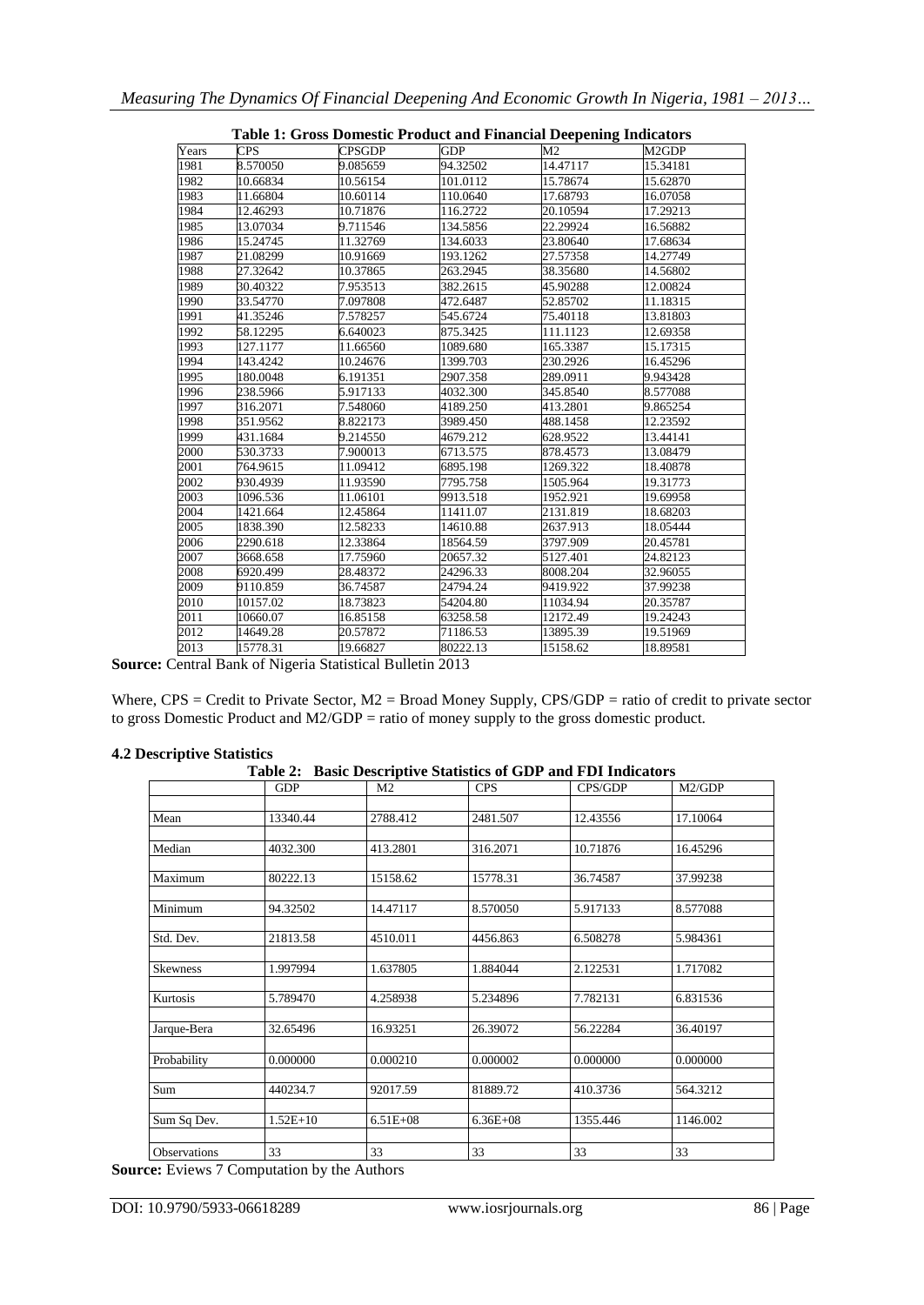Table 2 contains the basic measures of central tendency, spread and variations calculated on the level series of the dataset. Of particular interest is the Jacque-Bera (JB) statistics which is a test for normality. It is a combined test of a skewness(S) of zero  $(0)$  and a kurtosis  $(K)$  of three  $(3)$ , which are signs of a mesokurtic distribution. In this case, however, the JB statistics shows that the variables are positively skewed and leptokurtic. The assumption of normality is rejected by the JB statistics, as well as the K and S figures. This, however, does not affect the goodness of the data for the estimation in this study as the kurtosis of all the variables are above 3 and the skewness above zero which is consistent with the properties of most financial time series (Brooks, 2008).

### **4.3 Tests for Stationarity**

| Variables      | Philip Peron Stat | Order of Integration | Probability Value |  |  |  |
|----------------|-------------------|----------------------|-------------------|--|--|--|
| <b>GDP</b>     | $-3.913163$       | I(1)                 | 0.0054<0.05       |  |  |  |
| <b>CPS</b>     | $-3.026784$       | I(1)                 | 0.0434<0.05       |  |  |  |
| M <sub>2</sub> | $-5.963872$       | I(1)                 | 0.0079<0.05       |  |  |  |
| CPS/GDP        | $-9.869019$       | I(1)                 | 0.0000 < 0.05     |  |  |  |
| M2/GDP         | $-5.541311$       | I(1)                 | 0.0004<0.05       |  |  |  |

**Table 3: Unit Root Tests for all the Variables**

Table 2 shows the results of the Philip-Peron Unit Root Tests of all the variables. The results are found to be integrated of the same order. At first difference, the p-values are found to be less than 5% which is the level of significance, and the Philip-Peron statistics are found to be more negative than the critical values. This is a precondition for the Engle and Granger residual based approach for cointegration tests. Having confirmed that the variables are integrated of the same order, the next step will be to run a cointegrating regression using all the variables on level series.

### **4.4 Tests for Cointegration**

|                            | Table 5. The Connegrating Regiession |                       |             |          |
|----------------------------|--------------------------------------|-----------------------|-------------|----------|
| Dependent Variable: GDP    |                                      |                       |             |          |
| Method: Least Squares      |                                      |                       |             |          |
| Date: 09/21/15 Time: 22:05 |                                      |                       |             |          |
| Sample: 1981 2013          |                                      |                       |             |          |
| Included observations: 33  |                                      |                       |             |          |
|                            |                                      |                       |             |          |
| Variable                   | Coefficient                          | Std. Error            | t-Statistic | Prob.    |
|                            |                                      |                       |             |          |
| C                          | 9167.239                             | 1214.121              | 7.550518    | 0.0000   |
| <b>CPSGDP</b>              | $-1326.614$                          | 217.7587              | $-6.092131$ | 0.0000   |
| <b>CPS</b>                 | 1.145892                             | 0.708757              | 1.616762    | 0.1171   |
| M <sub>2</sub>             | 4.843355                             | 0.669303              | 7.236418    | 0.0000   |
| M2GDP                      | 252.7154                             | 204.2847              | 1.237074    | 0.2263   |
|                            |                                      |                       |             |          |
| R-squared                  | 0.995383                             | Mean dependent var    |             | 13340.44 |
| Adj. R-squared             | 0.994723                             | S.D. dependent var    |             | 21813.58 |
| S.E. of regression         | 1584.550                             | Akaike info criterion |             | 17.71272 |
| Sum squared resid          | 70302372                             | Schwarz criterion     |             | 17.93946 |
| Log likelihood             | -287.2598                            | Hannan-Quinn Cret     |             | 17.78901 |
| F-statistic                | 1509.114                             | Durbin-Watson stat    |             | 1.313585 |
| Prob (F-statistic)         | 0.000000                             |                       |             |          |
|                            |                                      |                       |             |          |

| <b>Table 3: The Cointegrating Regression</b> |  |
|----------------------------------------------|--|
|----------------------------------------------|--|

Table 3 contains the regression of all the variables at levels having confirmed that they are integrated of the same order. The real test for a cointegrating relationship is based on the unit root test results of the residual of the regression in Table 3. The result is presented in table …..: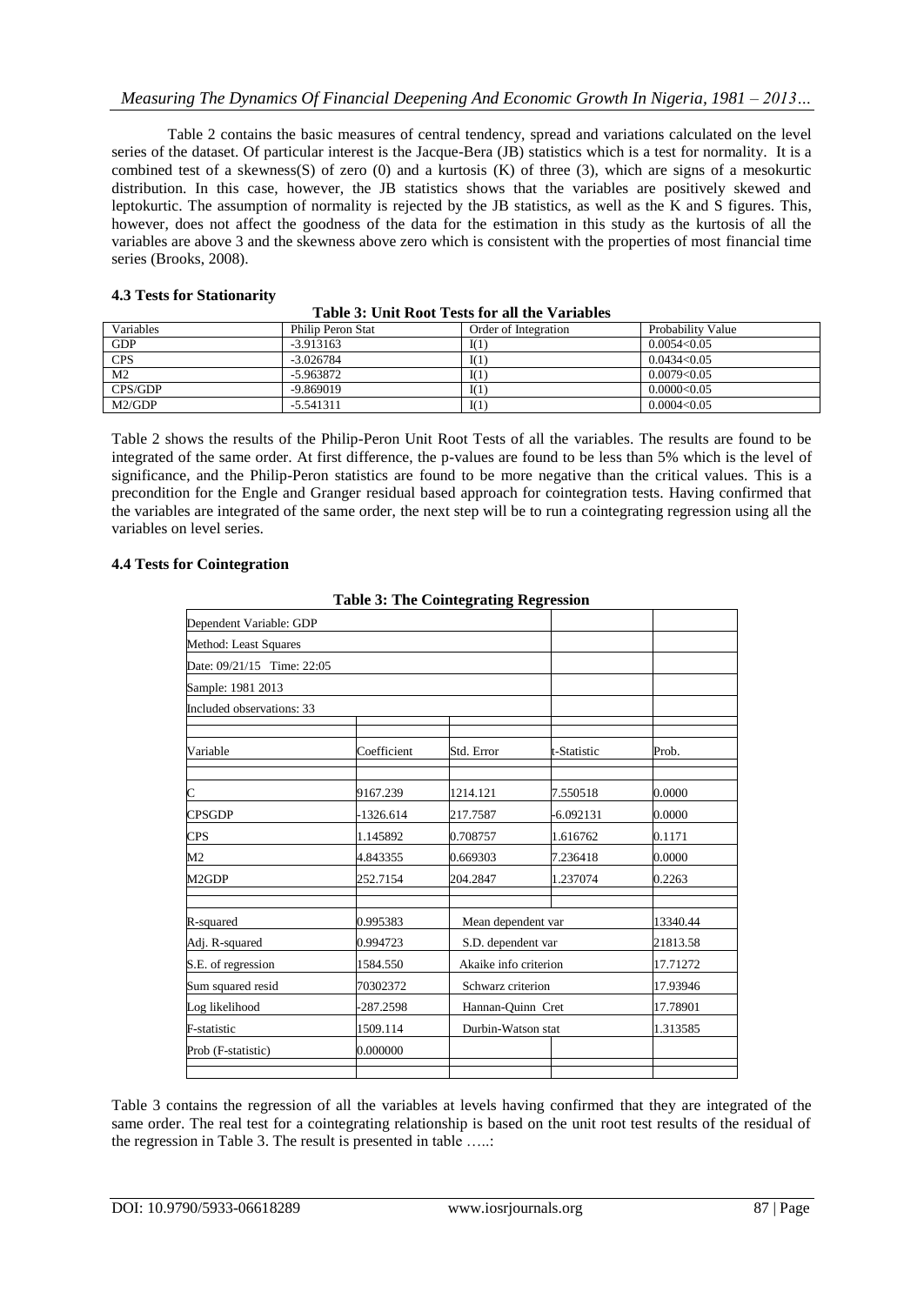| $-r-t$<br>$-1$<br>$-1.7$ |                     |             |             |                |  |  |
|--------------------------|---------------------|-------------|-------------|----------------|--|--|
| Variables                | Crit. Value         | Crit. Value | Crit. Value | Test statistic |  |  |
|                          | 10%                 | 5%          | 1%          |                |  |  |
| Residuals $(\mu_t)$      | $-2.617434$<br>$-1$ | 2.957110    | $-3.653730$ | $-3.871384**$  |  |  |
|                          |                     |             |             | (0.0058)       |  |  |

**Table 4: Residual Based Unit Root Test**  $(\Delta u_t = \alpha u_{t-1} + \epsilon_t)$ 

Lag length on ADF chosen by Akaike Criterion. \*\*indicates significance at 1% level of significance and \* indicates significance at 5% level.

It is clear from the results that we cannot reject cointegration (i.e. long-run relation) between GDP and all the financial deepening indicators.

From the residual-based unit root test performed on the residuals and presented in Table 4, it can be seen that the test statistic is more negative than the  $1\%$  and  $5\%$  critical tau (r) value. Since the computed r value is less than the conventional critical tau values, we reject the null hypothesis of no cointegration in favour of the alternative. This result, therefore, indicates evidence of long-term relationship between GDP and financial deepening in Nigeria. The speed of this pre-shock adjustment will however depend on error correction mechanism.

#### **4.4 Estimating the Error Correction Mechanism (ECM)**

**Table 5: Error Correction Model** Dependent Variable: D(GDP) Method: Least Squares Date: 09/21/15 Time: 22:28 Sample (adjusted): 1982 2013 Included observations: 32 after adjustments

| Variable           | Coefficient                       | Std. Error           | t-Statistic | Prob.    |
|--------------------|-----------------------------------|----------------------|-------------|----------|
| C                  | 205.3434                          | 310.3393             | 0.661674    | 0.5140   |
| D(CPSGDP)          | $-988.2276$                       | 208.4737             | $-4.740298$ | 0.0001   |
| D(CPS)             | 0.580836                          | 0.710155             | 0.817900    | 0.4208   |
| D(M2)              | 4.921372                          | 0.844115             | 5.830212    | 0.0000   |
| D(M2GDP)           | $-45.42917$                       | 203.3345             | $-0.223421$ | 0.8250   |
| $ECT(-1)$          | $-0.557470$                       | 0.185869             | $-2.999257$ | 0.0059   |
| R-squared          | 0.943307                          | Mean dependent var   |             | 2503.994 |
| Adjd R-squared     | 0.932404                          | S.D. dependent var   |             | 5537.623 |
| S.E. of regression | 1439.736<br>Akaike info criterion |                      |             | 17.54967 |
| Sum squared resid  | 53893867                          | Schwarz criterion    |             | 17.82449 |
| Log likelihood     | $-274.7947$                       | Hannan-Quinn criter. |             | 17.64077 |
| F-statistic        | 86.52179                          | Durbin-Watson stat   |             | 1.725426 |
| Prob (F-statistic) | 0.000000                          |                      |             |          |

Table 5 presents the results of the ECM. The model of the ECM is of the form of equation 3 and the estimates of the short-run and long-run movements, as well as the error correction term, which proxies speed of adjustment, are provided in Table 5. The Table also shows useful long-run information. The equilibrium adjustment coefficient (-0.557470) enters with a correct sign (negative). This suggests that GDP and financial deepening series converge to long-run equilibrium; deviations from this equilibrium relation as a result of shocks will be corrected over time. It can also be observed that the coefficient of the ECT(-1) tends to 1, indicating that the speed of adjustment to equilibrium is fast. It follows that about 56% of the deviation from equilibrium path is corrected per annum. The ECM results, therefore, confirm the long-run relationship between GDP and financial deepening indicators observed from the residuals of equation 2.

# **V. Conclusion**

This paper analyses the relationship between financial deepening and economic growth. The economic motivation being the desire to find out the extent to which the depth of the financial system impacts on economic growth. GDP was used as a proxy for economic growth. A review of empirical and theoretical basis for the work was done. The research methodology concentrated on the use of the Engel and Engle-Granger two steps cointegration method.